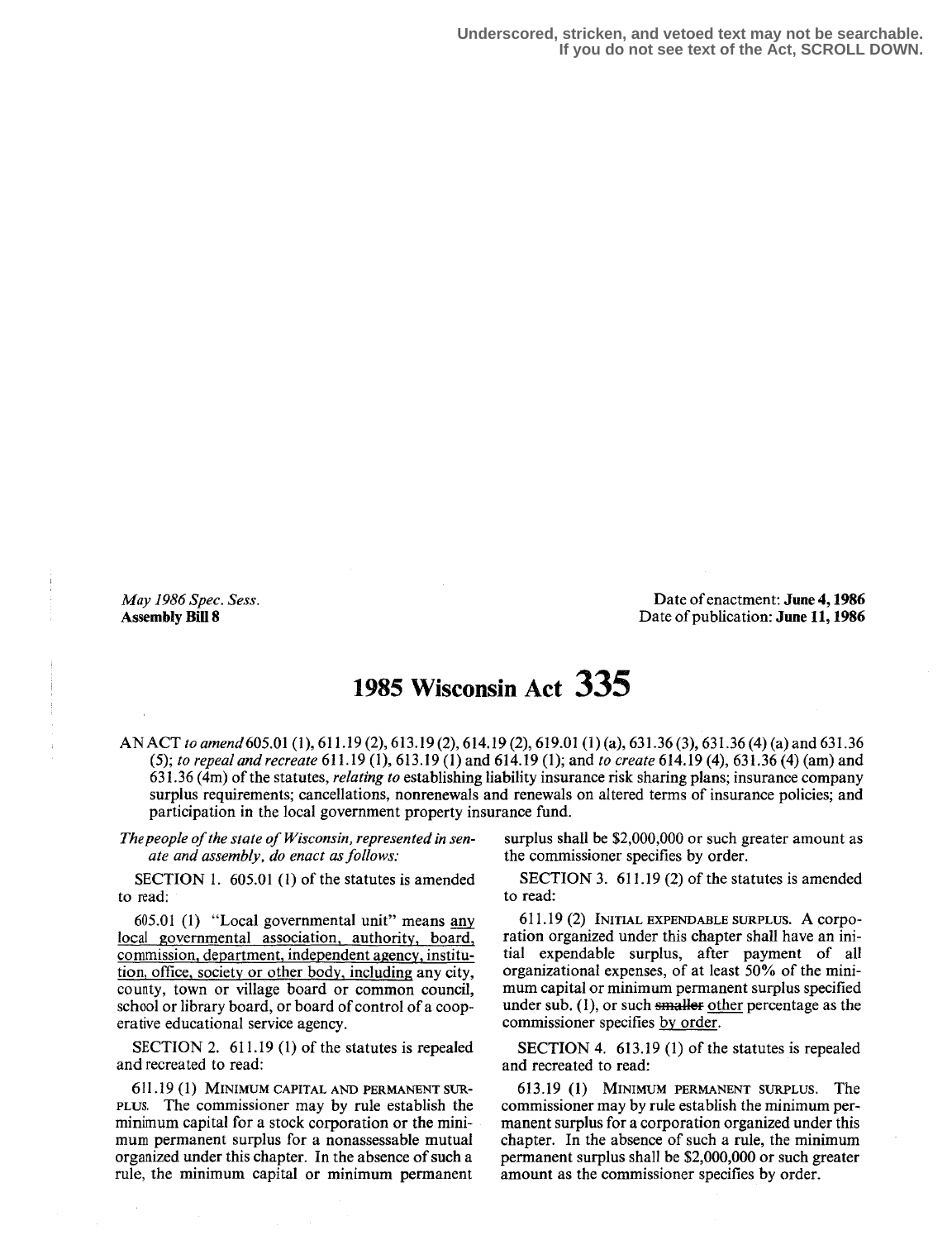T

SECTION 5. 613.19 (2) of the statutes is amended to read:

613 . 19 (2) INITIAL EXPENDABLE SURPLUS. A corporation organized under this chapter shall have an initial expendable surplus, after payment of all organizational expenses, of at least 50% of the minimum permanent surplus specified under sub. (1), or such smaller other percentage as the commissioner specifies by order.

SECTION 6. 614.19 (1) of the statutes is repealed and recreated to read:

614. 19 (1) MINIMUM PERMANENT SURPLUS. The commissioner may by rule establish the minimum permanent surplus for a fraternal organized under this chapter. In the absence of such a rule, the minimum permanent surplus shall be \$2,000,000 or such greater amount as the commissioner specifies by order.

SECTION 7. 614.19 (2) of the statutes is amended to read:

614.19 (2) INITIAL EXPENDABLE SURPLUS. A corporation organized under this chapter shall have an initial expendable surplus, after payment of all organizational expenses, of at least 50% of the minimum permanent surplus specified under sub. (1), or such smaller other percentage as the commissioner specifies by order.

SECTION 8. 614.19 (4) of the statutes is created to read :

614.19 (4) REDUCTION OF MINIMUM SURPLUS. The commissioner may, by order, reduce the minimum amounts of surplus required under subs. (1) and (2) if in the commissioner's opinion the extent and nature of providers' contracts, financial guarantees and other support by financially sound private or public corporations, a pressing social need in a particular community for the formation of a fraternal to provide needed insurance coverage, or other special circumstances, justify the proposed reduction in the required surplus. A person who will directly compete with the proposed fraternal is aggrieved within the meaning of s. 601 .62 (3) (a).

SECTION 9.  $619.01$  (1) (a) of the statutes is amended to read:

619.01 (1) (a) Establishment of plans. If the commissioner finds after a hearing that in any part of this state automobile insurance, property insurance, health care liability insurance, municipal liability insurance but not to include coverage for risks which are determined to be uninsurable, worker's compensation insurance, insurance coverage for foster homes or insurance coverage for group homes is not readily available in the voluntary market, and that the public interest requires such availability, the commissioner may by rule either promulgate plans to provide such insurance coverages for any risks in this state which are equitably entitled to but otherwise unable to obtain such coverage, or may call upon the insurance industry to prepare plans for the commissioner's approval.

SECTION 10. 631 .36 (3) of the statutes is amended to read:

631.36 (3) ANNIVERSARY CANCELLATION. A policy may be issued for a term longer than one year or for an indefinite term with a clause providing for cancellation by the insurer by giving notice 39 60 days prior to any anniversary date, as provided in sub. (4) (a) for nonrenewals except that an insurer may not cancel a policy solely because of the termination of an insurance marketing intermediary's contract with the insurer unless the insurer complies with sub. (4m).

SECTION 11.  $631.36$  (4) (a) of the statutes is amended to read:

631 .36 (4) (a) Notice required. Subject to subs. (2) and (3), a policyholder has a right to have the policy renewed, on the terms then being applied by the insurer to similar risks, for an additional period of time equivalent to the expiring term if the agreed term is a one year or less, or for one year if the agreed term is longer than one year, unless at least 39 60 days prior to the date of expiration provided in the policy a notice of intention not to renew the policy beyond the agreed expiration date is mailed or delivered to the policyholder, or with respect to failure timely to pay a renewal premium a notice is given, not more than 45 60 days nor less than 10 days prior to the due date of the premium, which states clearly the effect of nonpayment of premium by the due date.

SECTION 12.  $631.36(4)(am)$  of the statutes is created to read:

631 .36 (4) (am) Prohibited nonrenewals. Notwithstanding par. (a) an insurer may not refuse to renew a policy solely because of the termination of an insurance marketing intermediary's contract with the insurer unless the insurer complies with sub. (4m).

SECTION 13. 631 .36 (4m) of the statutes is created to read:

<sup>631</sup> .36 (4m) POLICY CANCELLATION . An insurer may refuse to renew or may cancel a policy under sub. (3) or (4) solely because of the termination of an insurance marketing intermediary's contract with the insurer only if the notice of nonrenewal or cancellation contains an offer to continue or renew the policy with the insurer if the insurer receives a written request from the policyholder prior to the cancellation or renewal date. The insurer shall continue or renew the policy if a timely request is received unless the policyholder does not meet normal underwriting criteria.

SECTION 14. 631.36 (5) of the statutes is amended to read:

631.36 (5) RENEWAL WITH ALTERED TERMS. (a) General. Subject to par. (b), if the insurer offers or purports to renew the policy but on less favorable terms or at higher rates, the new terms or rates take effect on the renewal date if the insurer sent by 1st class mail or delivered to the policyholder notice of the new terms or rates at least 39 60 days prior to the expiration date. If the insurer has not so notified the policyholder, the new terms or rates do not take effect

- 1481 - 85 WtsAcT 335